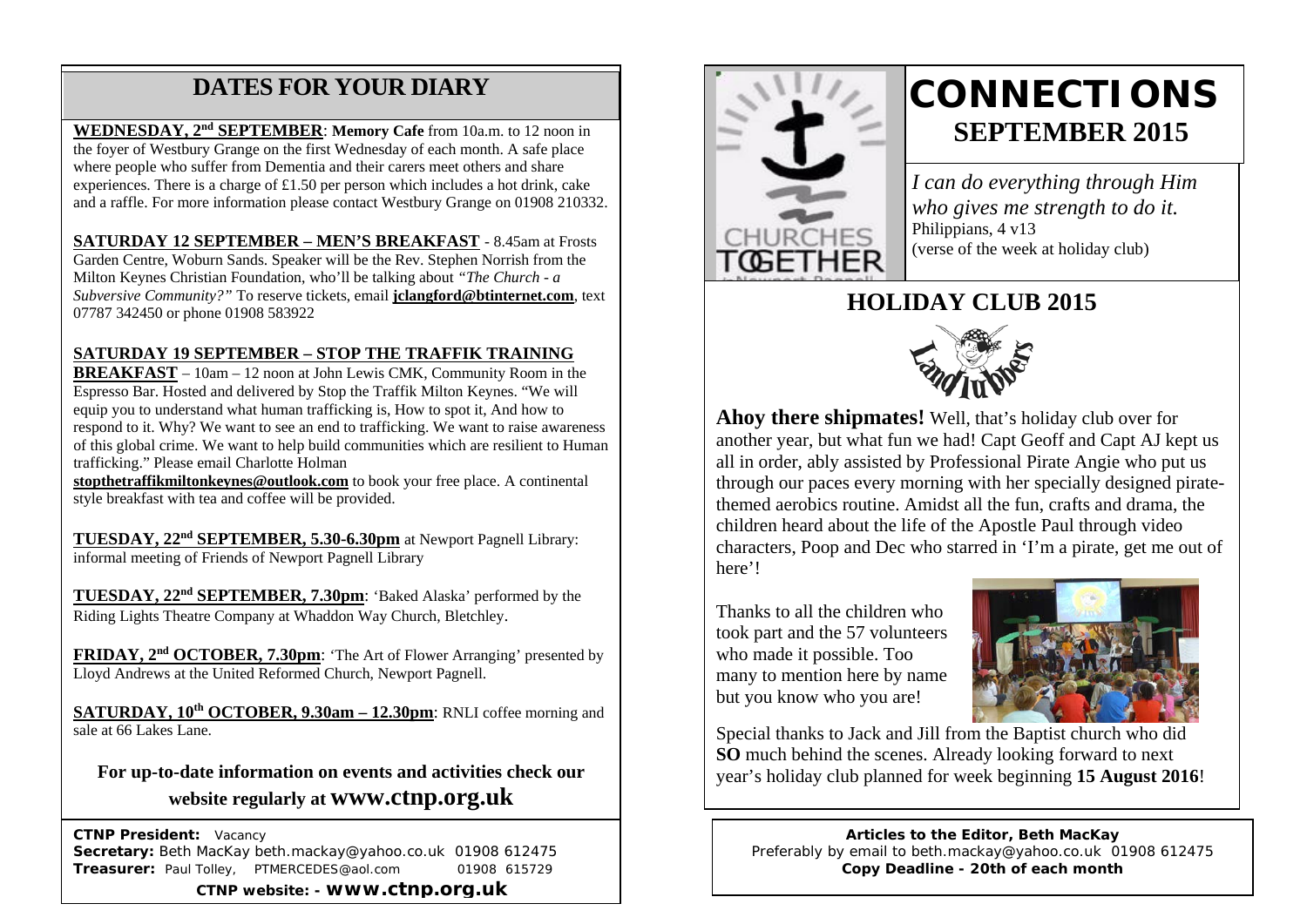#### mee **LETTER FROM A MINISTER**

I hope most of you have had a holiday over the summer or are at least looking forward to a break later this year. I find that I come to points in the year when I need to 'get away from it all' and have a change of my four walls. I crave relaxation and rest. I need to build up my strength and I want to return to my lot in life feeling refreshed and energised.

I revisited the book of Isaiah chapter 35 in recent weeks and found it to be a chapter that offers a vision of hope, new strength and courage. The vision is presented with an image of a desert - a desert of weakness, fear, without sound or sight. It is a thirsty and needy place. Then the promise of God's life-giving water will flow through the desert; the burning sand will become a lake, and dry land will be filled with springs. Where jackals used to live, marsh grass and reeds will grow. Then 'the desert will rejoice, and flowers will bloom in the wastelands. The desert will sing and shout for joy'.

Is there an area of your life that is parched and listless? Is your spirit in need of refreshment and encouragement? Turn to God who meets all our needs in Christ Jesus. He promises to 'Give strength to hands that are tired and to knees that tremble with weakness. Tell everyone who is discouraged, "Be strong and don't be afraid! God is coming to your rescue". The blind will be able to see, and the deaf will hear. The lame will leap and dance and those who cannot speak will shout for joy!'

Hoping blessings of encouragement, vitality and joy for each one of you.

*Birgitte Grace Chaplain, Westbury Grange*



## **The Art of Flower Arranging**

presented by Lloyd Andrews at the United Reformed Church Newport Pagnell on Friday 2nd October at 7.30 pm

Tickets @ £10 in aid of the new church hall THE MEAD CENTRE available from 01908 217559 members of the church and Merlin Blinds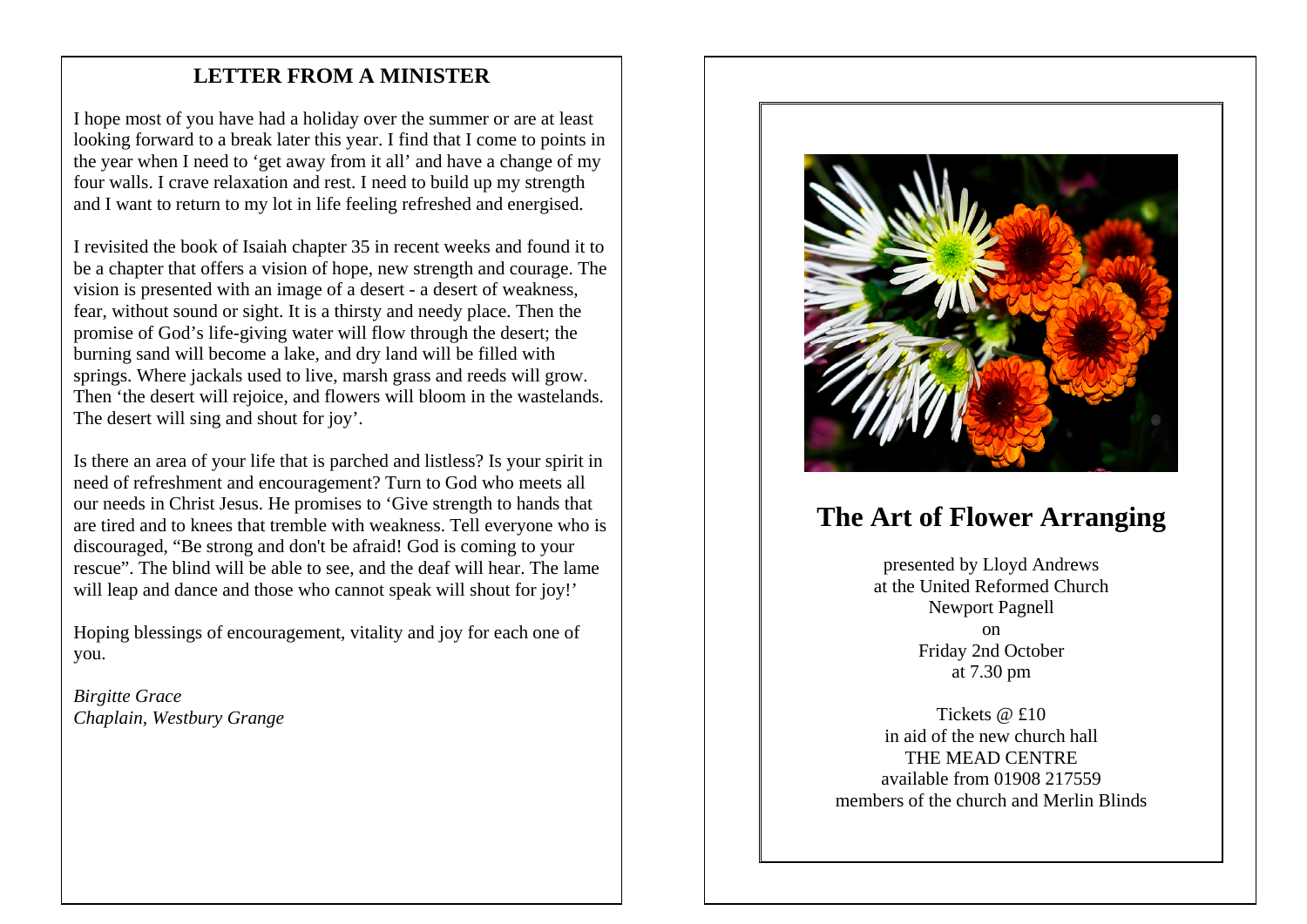

**The** *coMPass Courses* (run by the MK Mission Partnership)for the Autumn term have now been finalised and full details including weekly topics are available on their website

**[www.missionpartnership.org.uk/compass/](http://www.missionpartnership.org.uk/compass/)**. Courses are held on different days of the week and in different venues as shown below.

There are 3 courses this term. Each course has 8 sessions.

- *Big Questions Christians Are Asked:* Stephen Mosedale et al at Holy Cross, Two Mile Ash on Mondays at 7.45pm from 21st September to 9<sup>th</sup> November.
- *That's a Good Question! Building on the Basics of your Faith:*  Steve Chilcraft & Carolyn Sanderson at Stony Stratford Methodist on Tuesdays at 7.45pm from 29<sup>th</sup> September to 24<sup>th</sup> November.
- *Beginning to Pray...:* John & Sue Robertson at Christ the Cornerstone on Thursdays at 7.45pm from 24<sup>th</sup> September to 12th November.

CoMPass courses are for everybody and the message from the Mission Partnership is that they want everybody to be able to come if they would like to. There is a £40 fee for each full course but bursaries are available. They would love the grant they have set aside to be used for bursaries to enable more take up so please do ask.

You can enrol on a course through the Mission Partnership website or there may be forms available in your church for you to fill in.



**MK Christian Environment Group** is delighted to announce that the highly-regarded theatre company, Riding Lights, will be including Milton Keynes in their UK tour itinerary this autumn. *Baked Alaska* has been commissioned by the Diocese of Lichfield, Christian Aid and Operation Noah. The show is presented by a solidarity of Christian organisations committed to raising a passionate voice in the call to worldwide action.

From the four corners of the earth come colourful, inter-connecting stories of people living with the wild, unpredictable effects of climate change. This is a comedy with a challenging message which Riding Lights says will be 'serving up a recipe for hope ready for the 2015 United Nations Conference on Climate Change taking place in Paris this December'. '*A high-energy, seriously funny show!'*

The production takes place on **Tuesday 22 September at 7.30pm at Whaddon Way Church, Beaverbrook Court West, Bletchley MK3 7JS**, and is aimed at adults and young people over the age of 12. Ticket prices are £12, concessions £9. Youth groups (8 or more under 18s) £7.50. They are available now from Lisa Pye at **[lisapye@sky.com](mailto:lisapye@sky.com)** or 07969 383854 evening/weekends). Note that if you wish to buy tickets using a credit card, please contact the Riding Lights national box office on 01904 613000.

Read more about the show at **[http://ridinglights.org/introducing](http://ridinglights.org/introducing-baked-alaska)[baked-alaska](http://ridinglights.org/introducing-baked-alaska)**